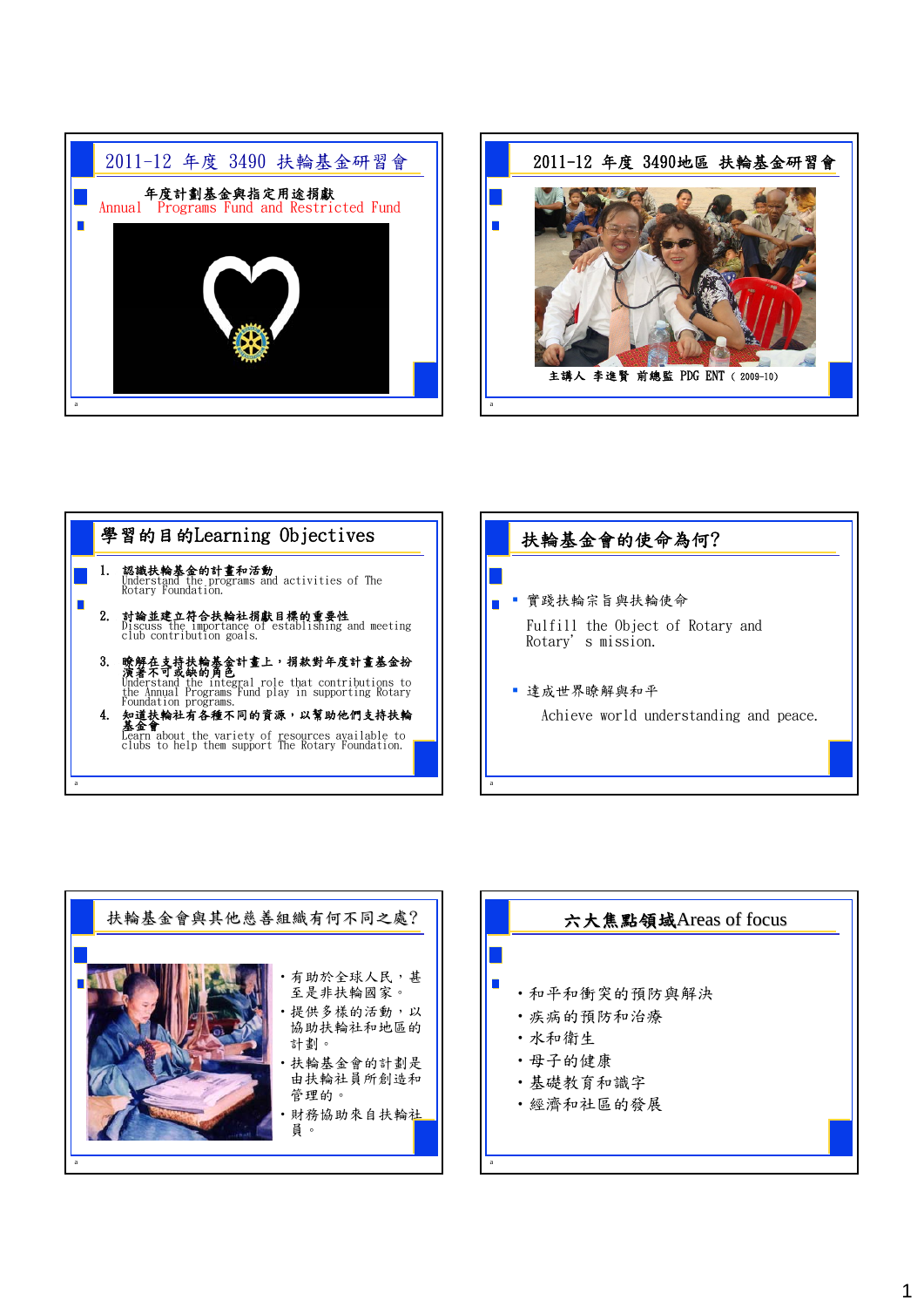









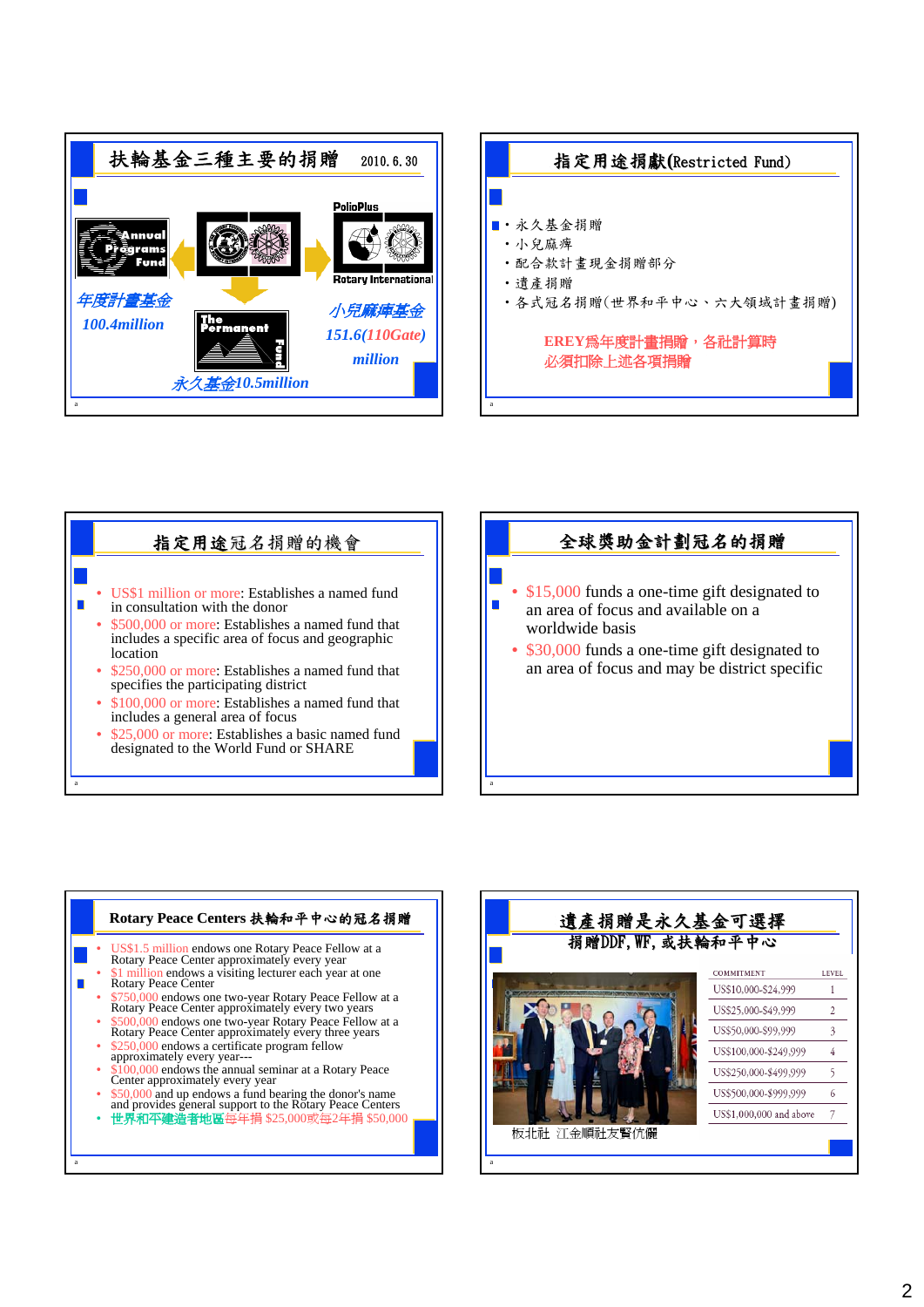









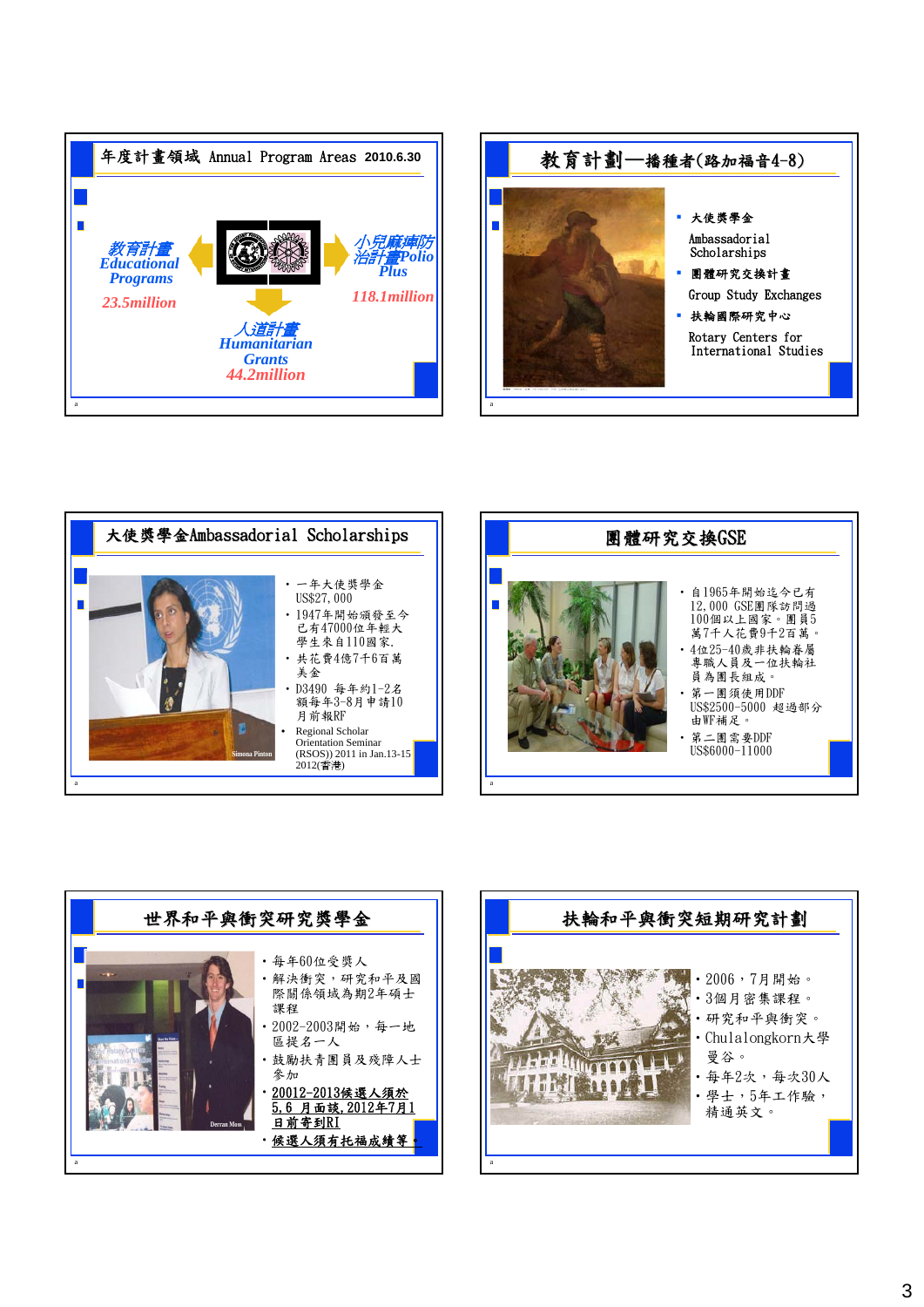| 扶輪世界和平與衝突         | 朱拉隆功和平奥衝突        |
|-------------------|------------------|
| 研究中心              | 研究中心             |
| 碩士學位              | 專業發展證明           |
| 6個研究中心 7所大學       | 1個中心1所大學         |
| 15-24個月課程         | 3個月課程            |
| 研讀時間表依每個大學不同      | 每年2次,1-4月和6-8月   |
| 每年最多60名,每個中心最多10名 | 每年最多50名,每梯次最多25名 |
| 暑期實習2-3個月         | 課程中安排2-3星期       |
| 建立明天的領導者          | 強化今日的領導者         |

|        | 扶輪世界和平獎學金                                             | 大使獎學金              |
|--------|-------------------------------------------------------|--------------------|
| 脊格     | 已取得學士學位                                               | 句括未取得學士的在學生        |
| 工作經驗   | 必須有3年以上                                               | 不一定需要              |
| 學習研究限制 | 學術方面、志願與事業經驗上<br>表現其致力和平與解決衝突之<br>外,澴要必須能證明其領導能<br>ŤΤ | 在任何學術和專業領域均<br>र्ण |
| 就讀地方   | 6個國際研究扶輪中心                                            | 不限制                |
| 人數     | 每年60名                                                 | 依地區DDF,各自決定        |
| 壆付     | 碩士學位                                                  | 不一定                |
| 每地區候選人 | 只有一人                                                  | 沒有限制               |







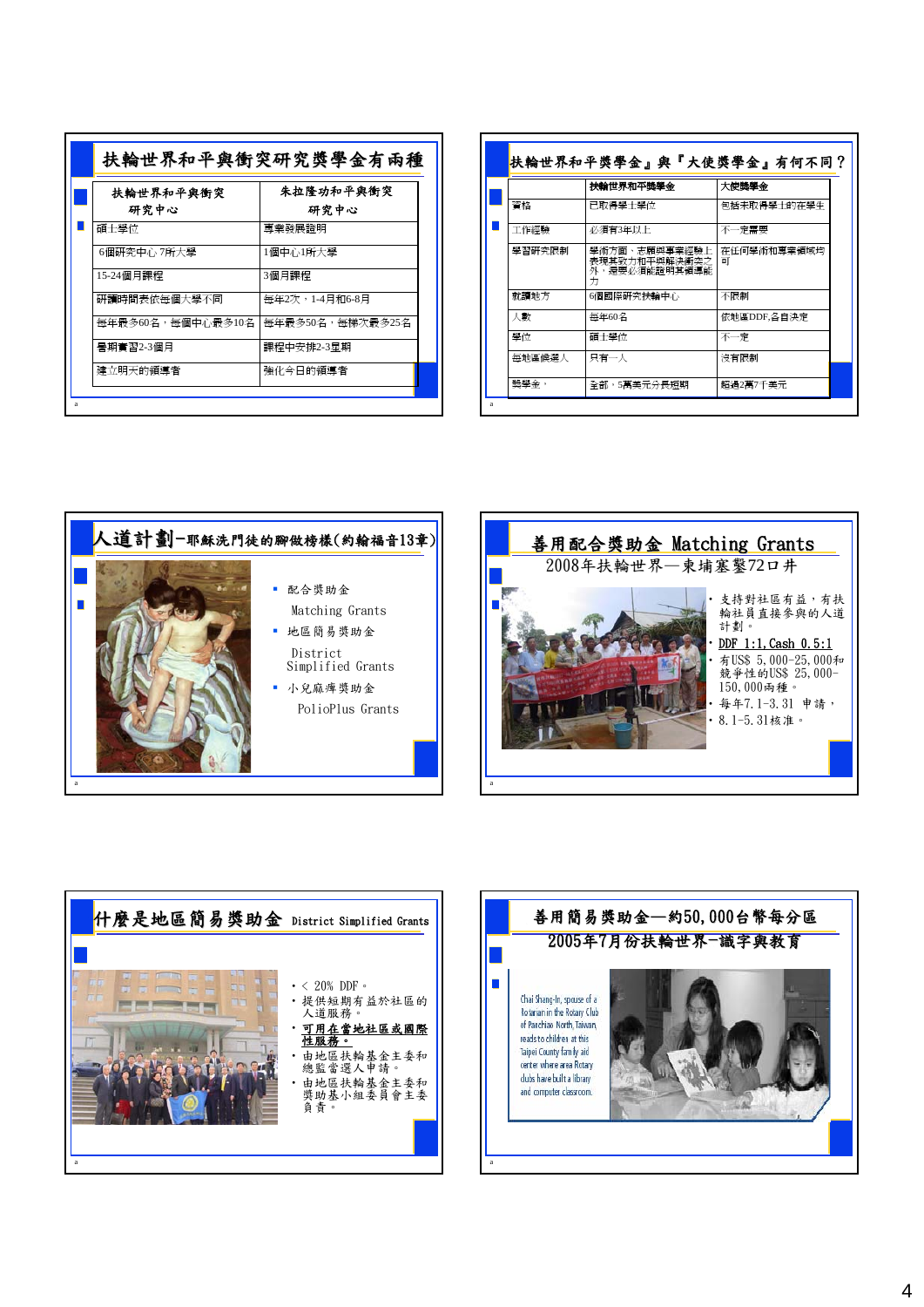









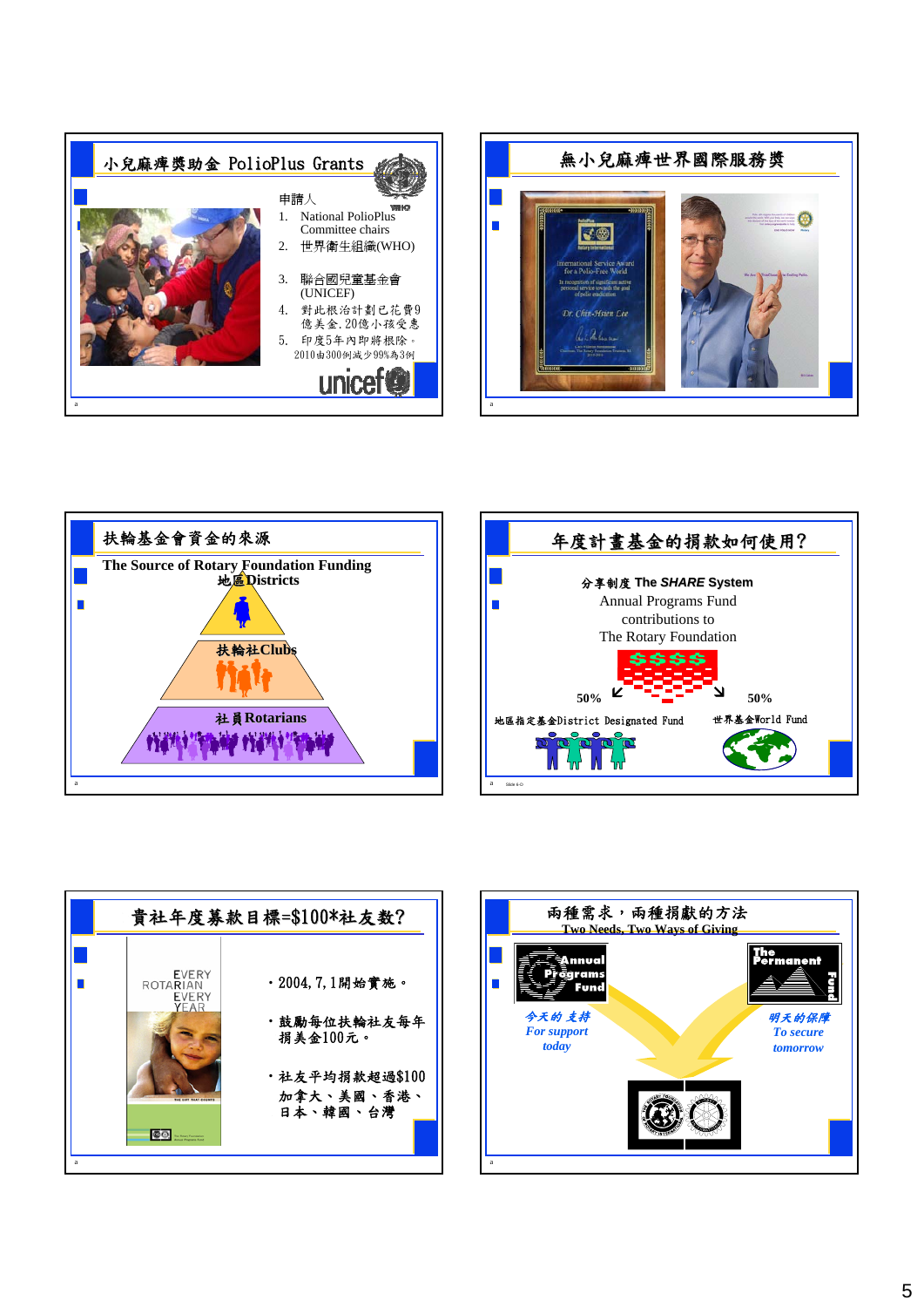